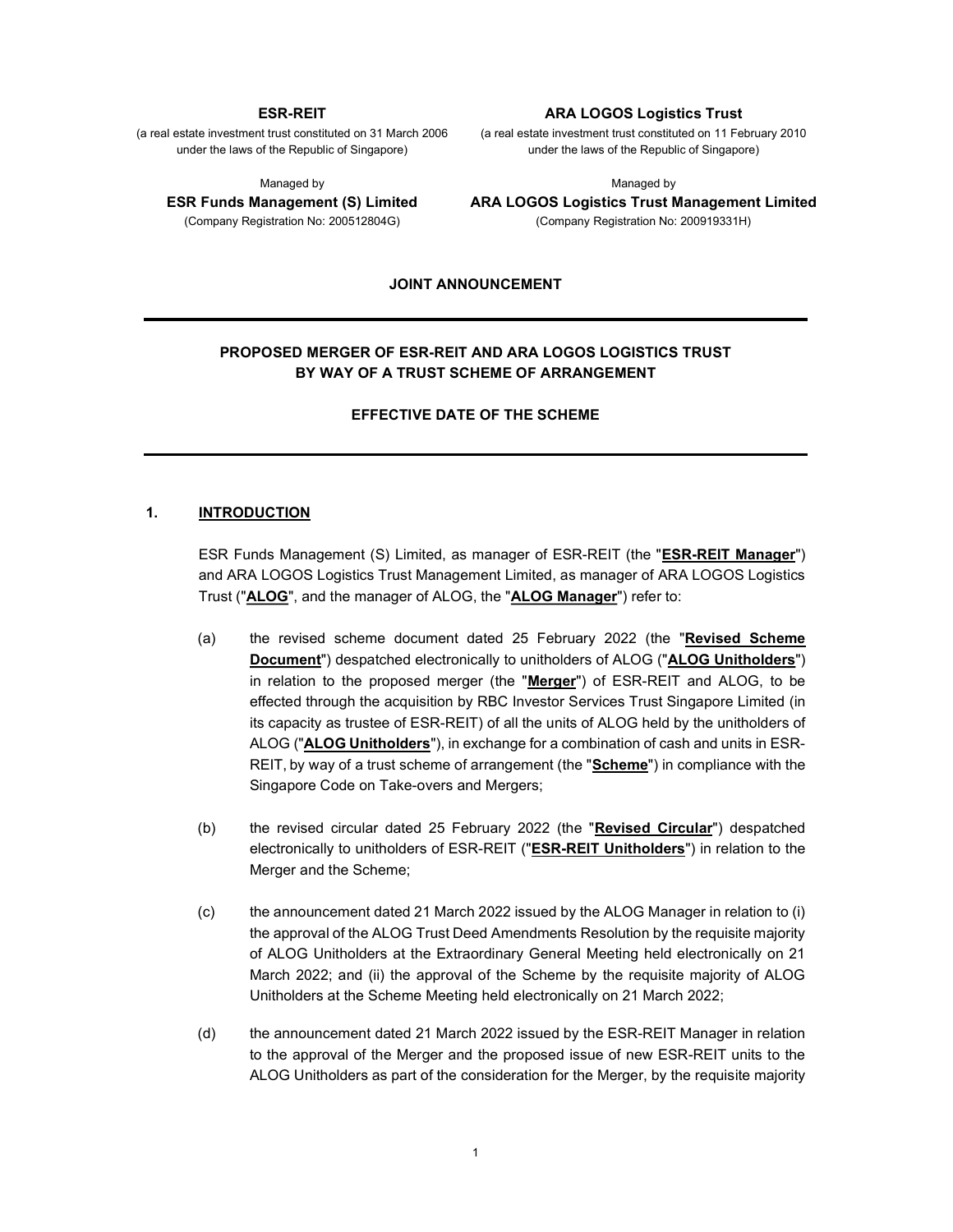of ESR-REIT Unitholders at the Extraordinary General Meeting held electronically on 21 March 2022; and

(e) the announcement dated 18 April 2022 issued by the ALOG Manager in relation to the Court sanction of the Scheme.

Unless otherwise defined herein, all capitalised terms in this announcement (this "Announcement") shall have the same meanings as set out in the Revised Scheme Document and/or the Revised Circular (as the case may be). All references to dates and times in this Announcement are made by reference to Singapore dates and times.

# 2. EFFECTIVE DATE OF THE SCHEME

The ESR-REIT Manager and the ALOG Manager wish to announce that the Monetary Authority of Singapore has been notified in writing of the grant of the Scheme Court Order sanctioning the Scheme on 22 April 2022. The Scheme has therefore become effective and binding in accordance with its terms on 22 April 2022.

# 3. KEY EVENTS AND TIMETABLE

ESR-REIT Unitholders and ALOG Unitholders should note the following timetable in relation to the Scheme:

| Event                                                                                                                                                                 | Date                    |
|-----------------------------------------------------------------------------------------------------------------------------------------------------------------------|-------------------------|
| Expected date for the payment of the Cash<br>Consideration and allotment and issuance of the<br>Consideration Units to the ALOG Unitholders<br>pursuant to the Scheme | Thursday, 28 April 2022 |
| Expected date for commencement of trading of the<br>Consideration Units on the SGX-ST                                                                                 | Thursday, 28 April 2022 |
| Expected date for the delisting of ALOG                                                                                                                               | Thursday, 5 May 2022    |

The timetable above may be subject to change. Please refer to future announcement(s) by the ESR-REIT Manager and/or the ALOG Manager for the exact dates of these events.

# 4. RESPONSIBILITY STATEMENTS

4.1. **ESR-REIT Manager.** The directors of the ESR-REIT Manager (including those who may have delegated detailed supervision of this Announcement) have taken all reasonable care to ensure that the facts stated and opinions expressed in this Announcement (other than those relating to ALOG and/or the ALOG Manager) are fair and accurate and that there are no other material facts not contained in this Announcement, the omission of which would make any statement in this Announcement misleading. The directors of the ESR-REIT Manager jointly and severally accept responsibility accordingly.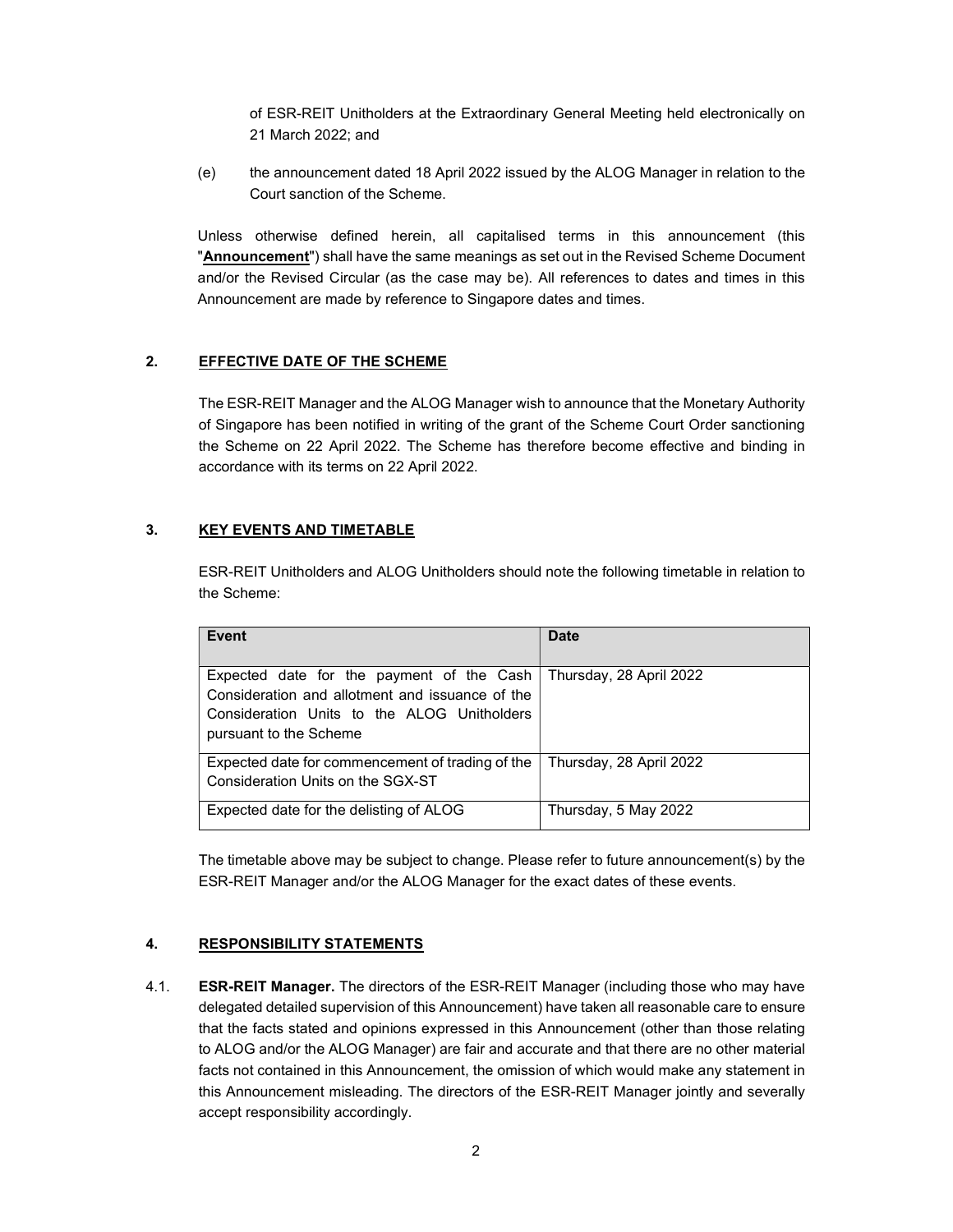Where any information has been extracted or reproduced from published or otherwise publicly available sources or obtained from a named source (including ALOG and/or the ALOG Manager), the sole responsibility of the directors of the ESR-REIT Manager has been to ensure through reasonable enquiries that such information is accurately extracted from such sources or, as the case may be, reflected or reproduced in this Announcement. The directors of the ESR-REIT Manager do not accept any responsibility for any information relating to ALOG and/or the ALOG Manager or any opinion expressed by ALOG and/or the ALOG Manager.

4.2. **ALOG Manager.** The directors of the ALOG Manager (including those who may have delegated detailed supervision of this Announcement) have taken all reasonable care to ensure that the facts stated and opinions expressed in this Announcement (other than those relating to ESR-REIT and/or the ESR-REIT Manager) are fair and accurate and that there are no other material facts not contained in this Announcement, the omission of which would make any statement in this Announcement misleading. The directors of the ALOG Manager jointly and severally accept responsibility accordingly.

Where any information has been extracted or reproduced from published or otherwise publicly available sources or obtained from a named source (including ESR-REIT and/or the ESR-REIT Manager), the sole responsibility of the directors of the ALOG Manager has been to ensure through reasonable enquiries that such information is accurately extracted from such sources or, as the case may be, reflected or reproduced in this Announcement. The directors of the ALOG Manager do not accept any responsibility for any information relating to ESR-REIT and/or the ESR-REIT Manager or any opinion expressed by ESR-REIT and/or the ESR-REIT Manager.

22 April 2022

## BY ORDER OF THE BOARD

# ESR Funds Management (S) Limited as Manager of ESR-REIT (Company Registration No. 200512804G)

### BY ORDER OF THE BOARD

ARA LOGOS Logistics Trust Management Limited as Manager of ARA LOGOS Logistics Trust (Company Registration No. 200919331H)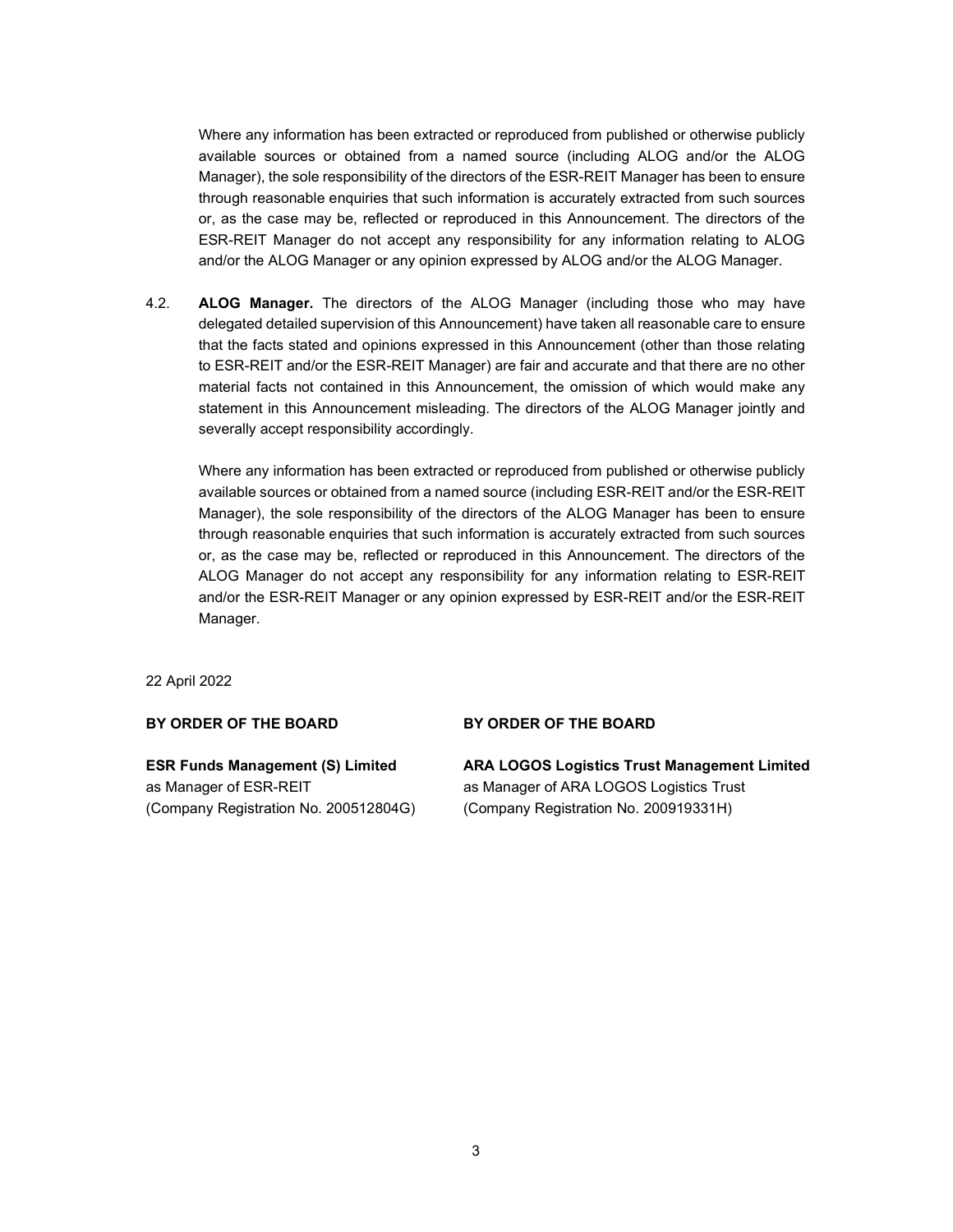Any queries relating to this Announcement, the Merger or the Scheme should be directed to one of the following:

| ESR Funds Management (S) Limited             | ARA LOGOS Logistics Trust Management Limited |
|----------------------------------------------|----------------------------------------------|
| Citigroup Global Markets Singapore Pte. Ltd. | <b>BofA Securities</b>                       |
| Tel: +65 6657 1959                           | Tel: +65 6678 0066                           |
| Maybank Securities Pte. Ltd.                 | DBS Bank Ltd.                                |
| (formerly known as Maybank Kim Eng           | Tel: +65 6878 4155                           |

#### Forward-Looking Statements

Securities Pte. Ltd.)

Tel: +65 6231 5179

All statements other than statements of historical facts included in this Announcement are or may be forward-looking statements. Forward-looking statements include but are not limited to those using words such as "seek", "expect", "anticipate", "estimate", "believe", "intend", "project", "plan", "strategy", "forecast" and similar expressions or future or conditional verbs such as "will", "would", "should", "could", "may" and "might". Actual future performance, outcomes and results may differ materially from those expressed in forward-looking statements as a result of a number of risks, uncertainties and assumptions. Representative examples of these factors include (without limitation) general industry and economic conditions, interest rate trends, cost of capital and capital availability, competition from similar developments, shifts in expected levels of occupancy or property rental income, changes in operating expenses (including employee wages, benefits and training costs), governmental and public policy changes and the continued availability of financing in amounts and on terms necessary to support future business. You are cautioned not to place undue reliance on these forward-looking statements, which are based on the ESR-REIT Manager's and the ALOG Manager's current view of future events, and neither the ESR-REIT Manager nor the ALOG Manager undertakes any obligation to update publicly or revise any forward-looking statements.

The value of the ESR-REIT Units or ALOG Units (the "Units") and the income derived from them, if any, may fall or rise. Units are not obligations of, deposits in, or guaranteed by, the ESR-REIT Manager, the ALOG Manager or any of their affiliates. An investment in Units is subject to investment risks, including the possible loss of the principal amount invested.

Investors should note that they have no right to request the ESR-REIT Manager or the ALOG Manager to redeem or purchase their Units while the Units are listed. It is intended that unitholders may only deal in their Units through trading on SGX-ST. Listing of the Units on the SGX-ST does not guarantee a liquid market for the Units.

This Announcement is for information only and does not constitute an invitation or offer to acquire, purchase or subscribe for the Units. The past performance of ALOG and the ALOG Manager is not necessarily indicative of the future performance of ALOG and the ALOG Manager. The past performance of ESR-REIT and the ESR-REIT Manager is not necessarily indicative of the future performance of ESR-REIT and the ESR-REIT Manager.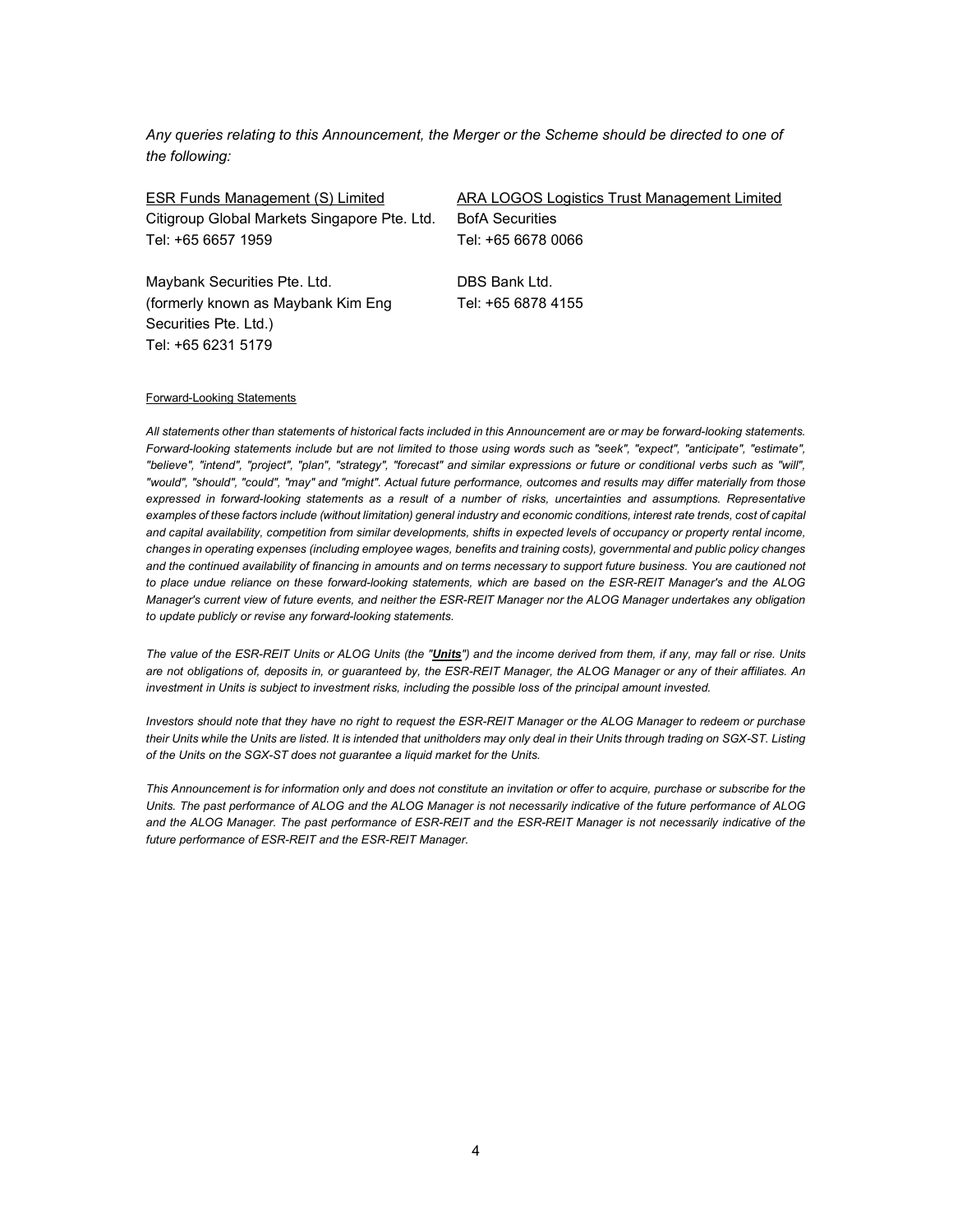## About ESR-REIT

ESR-REIT has been listed on the Singapore Exchange Securities Trading Limited since 25 July 2006.

ESR-REIT invests in quality income-producing industrial properties and as at 31 December 2021 holds interest in a diversified portfolio of 56 properties located across Singapore, with a total gross floor area of approximately 15.3 million square feet and an aggregate property value of S\$3.2 billion<sup>1</sup>. The properties are in the following business sectors: Business Park, High-Specs Industrial, Logistics/Warehouse and General Industrial, and are located close to major transportation hubs and key industrial zones island-wide. ESR-REIT also holds a 10.0% interest in ESR Australia Logistics Partnership, a private fund comprising 36 predominantly freehold logistics properties all located in Australia.

The ESR-REIT Manager's objective is to provide ESR-REIT Unitholders with a stable income stream through the successful implementation of the following strategies:

- Acquisition of value-enhancing properties;
- Proactive asset management;
- Divestment of non-core properties; and
- Prudent capital and risk management.

The ESR-REIT Manager is owned by namely, ESR Cayman Limited ("ESR") (67.3%), Shanghai Summit Pte. Ltd. (25.0%), and Mitsui & Co., Ltd (7.7%).

For further information on ESR-REIT, please visit www.esr-reit.com.sg.

## About the Sponsor, ESR

ESR is APAC's largest real asset manager powered by the New Economy and the third largest listed real estate investment manager globally. With US\$140.2 billion in total assets under management (AUM), ESR's fully integrated development and investment management platform extends across key APAC markets, including China, Japan, South Korea, Australia, Singapore, India, New Zealand and Southeast Asia, representing over 95% of GDP in APAC, and also includes an expanding presence in Europe and the U.S. ESR provides a diverse range of real asset investment solutions and New Economy real estate development opportunities across its private funds business, which allows capital partners and customers to capitalise on the most significant secular trends in APAC. With 14 listed REITs managed by ESR and its associates, ESR is the largest sponsor and manager of REITs in APAC with a total AUM of US\$45 billion. ESR's purpose – Space and Investment Solutions for a Sustainable Future – drives it to manage sustainably and impactfully and ESR considers the environment and the communities in which it operates as key stakeholders of its business. Listed on the Main Board of The Stock Exchange of Hong Kong, ESR is a constituent of the FTSE Global Equity Index Series (Large Cap), Hang Seng Composite Index and MSCI Hong Kong Index. More information is available at www.esr.com.

<sup>1</sup> Includes 100% of the valuation of 7000 Ang Mo Kio Avenue 5 and 48 Pandan Road, in which ESR-REIT holds 80% interest in 7000 Ang Mo Kio Avenue 5 and 49% interest in 48 Pandan Road, but excludes the effects arising from the adoption of Financial Reporting Standard (FRS) 116 Leases which became effective on 1 January 2019.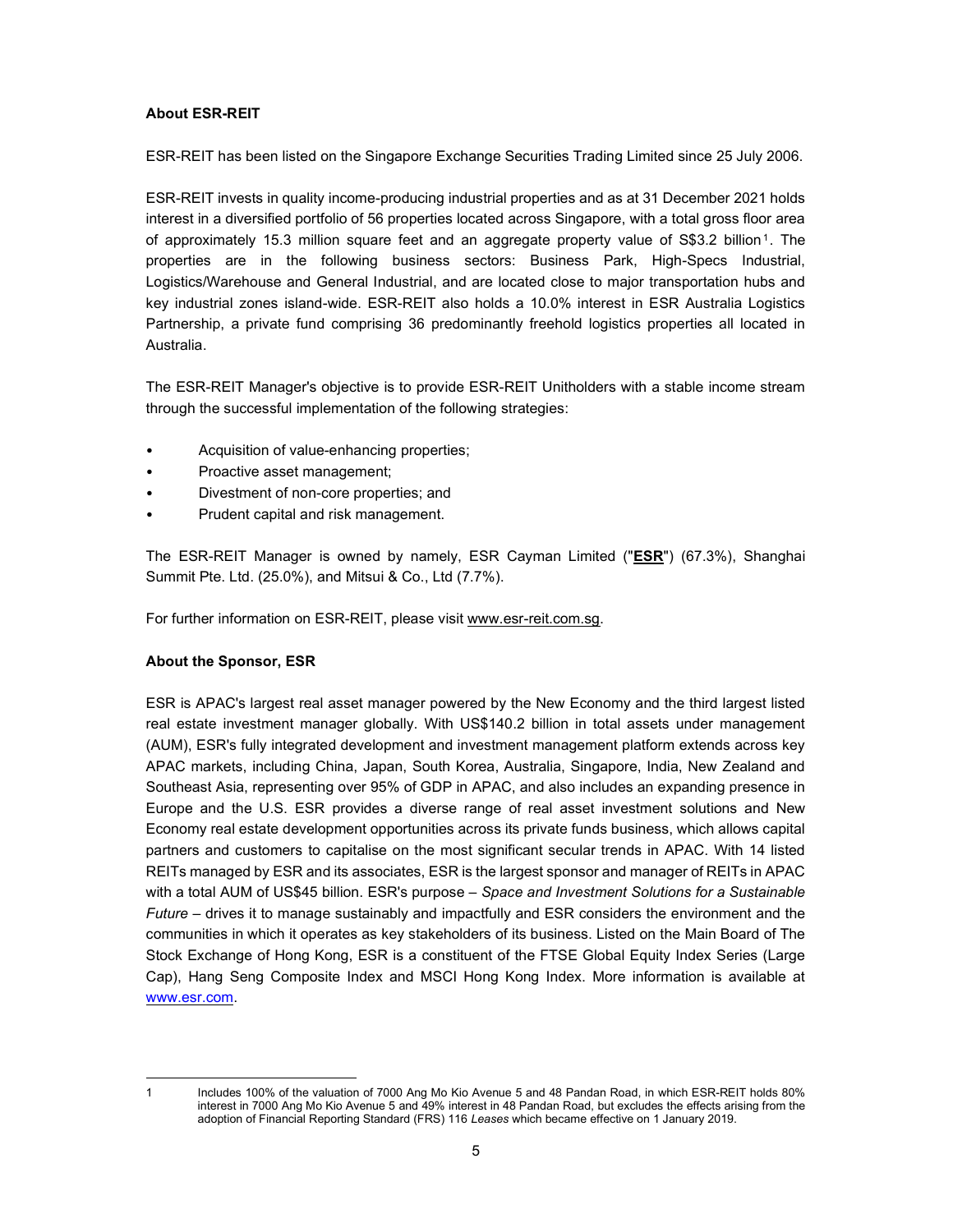#### Important Notice

The value of units in ESR-REIT ("Units") and the income derived from them may fall as well as rise. Units are not investments or deposits in, or liabilities or obligations, of ESR Funds Management (S) Limited ("Manager"), RBC Investor Services Trust Singapore Limited (in its capacity as trustee of ESR-REIT) ("Trustee"), or any of their respective related corporations and affiliates (individually and collectively "**Affiliates**"). An investment in Units is subject to equity investment risk, including the possible delays in repayment and loss of income or the principal amount invested. Neither ESR-REIT, the Manager, the Trustee nor any of the Affiliates guarantees the repayment of any principal amount invested, the performance of ESR-REIT, any particular rate of return from investing in ESR-REIT, or any taxation consequences of an investment in ESR-REIT. Any indication of ESR-REIT performance returns is historical and cannot be relied on as an indicator of future performance.

Investors have no right to request that the Manager redeem or purchase their Units while the Units are listed. It is intended that investors may only deal in their Units through trading on Singapore Exchange Securities Trading Limited (the "SGX-ST"). Listing of the Units on the SGX-ST does not guarantee a liquid market for the Units. This Announcement may contain forward-looking statements that involve assumptions, risks and uncertainties. Actual future performance, outcomes and results may differ materially from those expressed in forward-looking statements as a result of a number of risks, uncertainties and assumptions. Representative examples of these factors include (without limitation) general industry and economic conditions, interest rate trends, cost of capital and capital availability, competition from similar developments, shifts in expected levels of occupancy or property rental income, changes in operating expenses, governmental and public policy changes and the continued availability of financing in amounts and on terms necessary to support ESR-REIT's future business. You are cautioned not to place undue reliance on these forward-looking statements, which are based on the Manager's current view of future events.

This Announcement is for information purposes only and does not have regard to your specific investment objectives, financial situation or your particular needs. Any information contained in this Announcement is not to be construed as investment or financial advice and does not constitute an offer or an invitation to invest in ESR-REIT or any investment or product of or to subscribe to any services offered by the Manager, the Trustee or any of the Affiliates.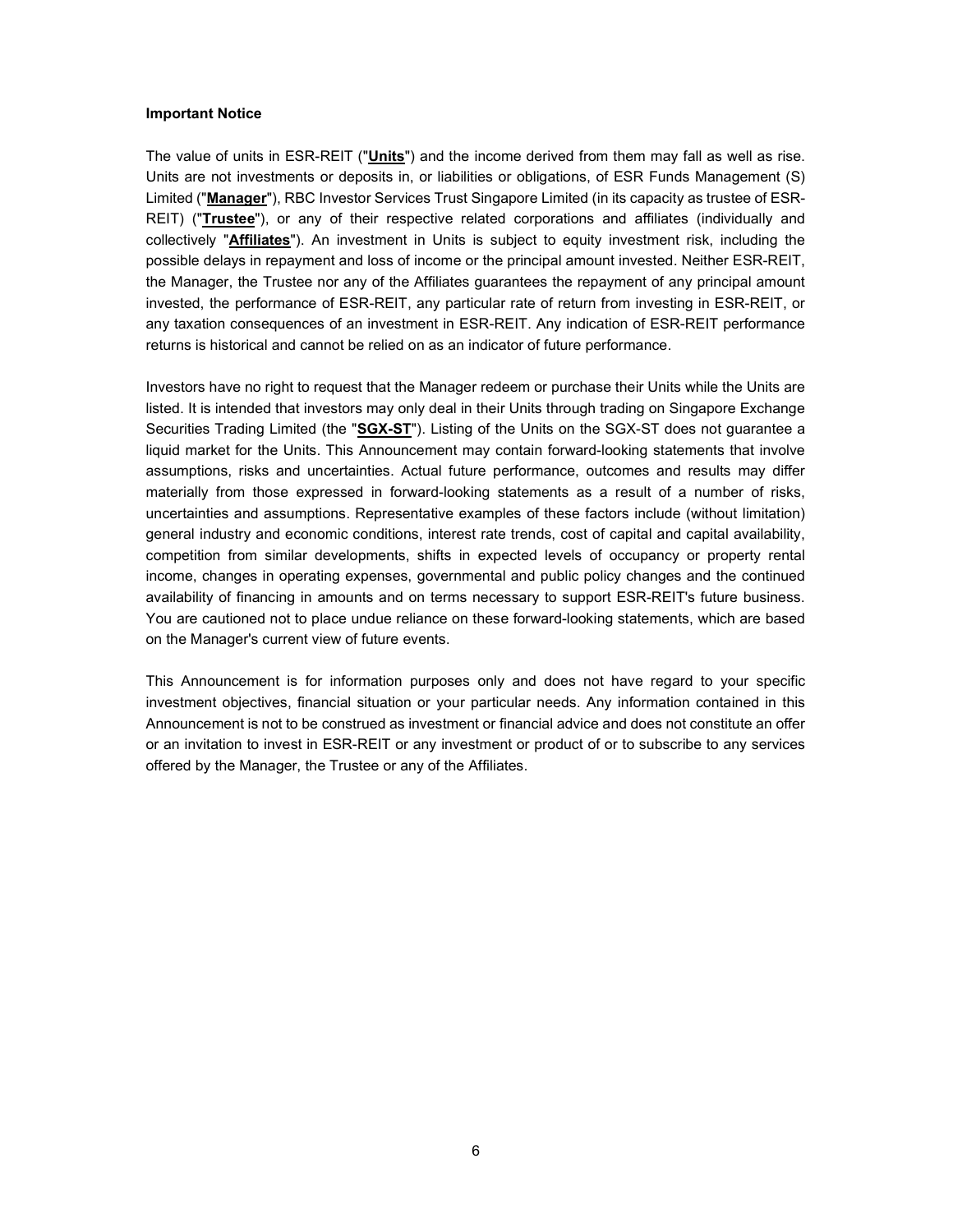## About ARA LOGOS Logistics Trust

Listed on the Singapore Exchange on 12 April 2010, ARA LOGOS Logistics Trust ("ALOG") is a real estate investment trust ("REIT") that invests in quality income-producing industrial real estate used for logistics purposes, as well as real estate-related assets in the Asia Pacific. ALOG is managed by ARA LOGOS Logistics Trust Management Limited.

As at 31 December 2021, ALOG's portfolio comprises 29<sup>(2)</sup> high quality logistics warehouse properties strategically located in established logistics clusters in Singapore and Australia as well as 49.5% and 40.0% stakes in the New LAIVS Trust and Oxford Property Fund respectively. The portfolio has a total gross floor area of approximately 1.0 million square metres and is valued at approximately S\$1.8 billion(3) .

For more information, please visit https://www.aralogos-reit.com.

# ABOUT ARA LOGOS Logistics Trust Management Limited

ALOG is managed by ARA LOGOS Logistics Trust Management Limited, a wholly owned subsidiary of LOGOS and ARA Asset Management Limited ("ARA").

LOGOS is a dynamic and growing logistics specialist with operations across 10 countries in Asia Pacific. LOGOS' shareholders comprise ESR Group and its Founders and Co-CEOs, John Marsh and Trent Iliffe. LOGOS has circa 9.1 million sqm of property owned and under development, with a total completed value of over US\$19.6 billion, across 31 ventures, including ALOG. As a vertically integrated business, LOGOS manages every aspect of logistics real estate, from sourcing land or facilities, to undertaking development and asset management, on behalf of some of the world's leading global real estate investors.

ARA is part of the ESR Group (the "Group"), APAC's largest real asset manager powered by the New Economy and the third largest listed real estate investment manager globally. With US\$140 billion in gross assets under management ("AUM"), our fully integrated development and investment management platform extends across key APAC markets, including China, Japan, South Korea, Australia, Singapore, India, New Zealand and Southeast Asia, representing over 95% of GDP in APAC, and also includes an expanding presence in Europe and the U.S. We provide a diverse range of real asset investment solutions and New Economy real estate development opportunities across our private funds business, which allow capital partners and customers to capitalise on the most significant secular trends in APAC. With 14 listed REITs managed by the Group and its associates, ESR is the largest sponsor and manager of REITs in APAC with a total AUM of US\$45 billion. Our purpose – Space and Investment Solutions for a Sustainable Future – drives us to manage sustainably and impactfully and we consider the environment and the communities in which we operate as key stakeholders of our business. Listed on the Main Board of The Stock Exchange of Hong Kong, ESR is a constituent of the FTSE Global Equity Index Series (Large Cap), Hang Seng Composite Index and MSCI Hong Kong Index.

<sup>2</sup> As at 11 January 2022, ALOG's portfolio comprises 30 high quality logistics warehouse properties with the completion of 21 Curlew Street (formerly known as the Heron Property).

<sup>3</sup> Portfolio value includes ALOG's 49.5% and 40.0% stakes in the New LAIVS Trust and Oxford Property Fund respectively.